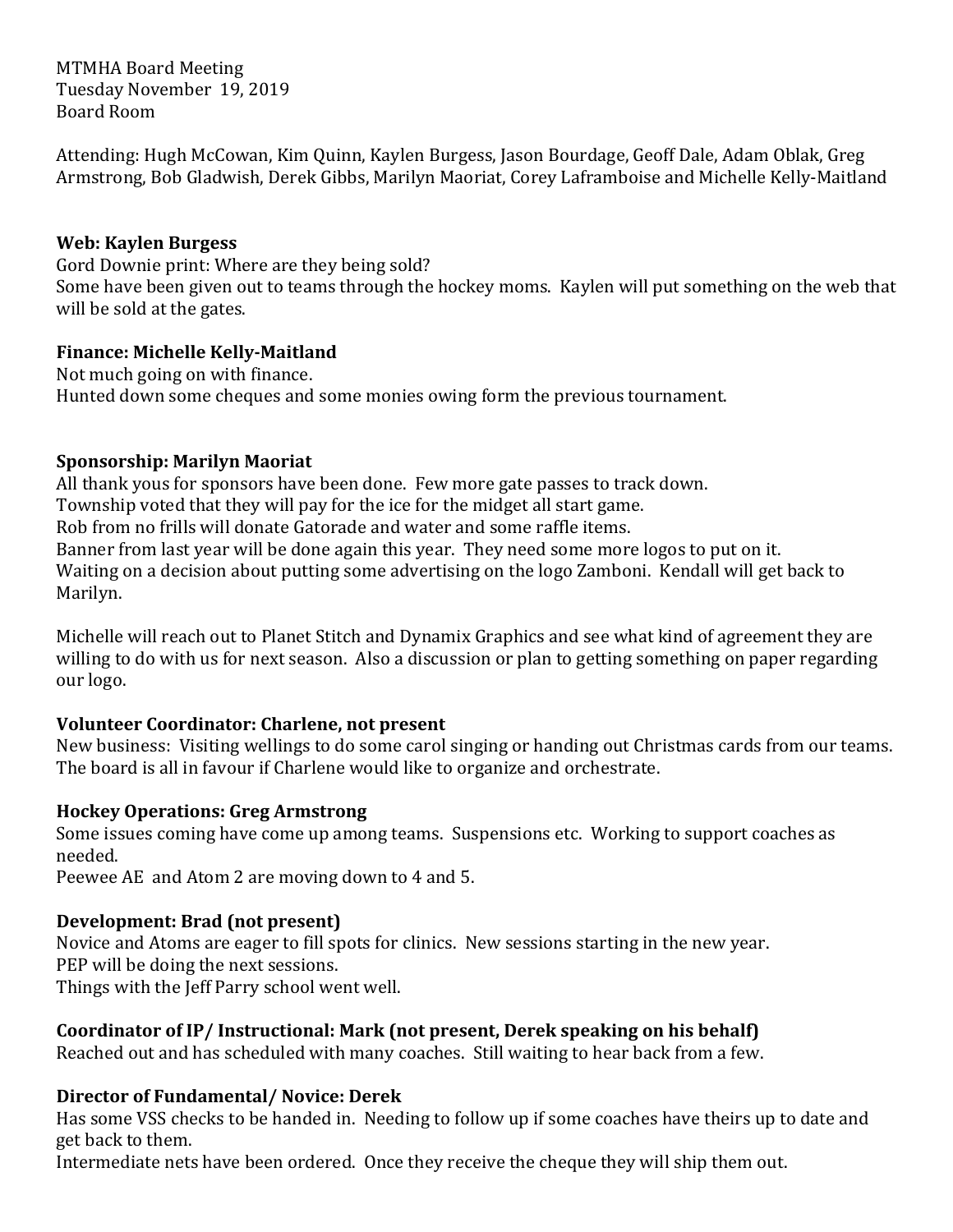Small nets are good for instructional. We may keep them for the instructional players to use. Gate passes were refunded. It is less expensive for them to just pay per game as they only have about 8 games.

# **Director of Quad County: Geoff Dale**

Coaches/trainers have been signing in incorrectly. Was brought up at the last Quad County meeting. Peewee 1 is down to 8 skaters. They started with 11 and have had 3 injuries.

Adam suggested that Geoff check within the county to see if some players would like to join us.

There has been an issue within the league with some electronic recording in the change room. All centers have been asked to go over the policy with their members and be sure that the appropriate 2 deep rule is being abided by.

OMHA play down. They were trying to push that each team paid into it. That is how it has gone for this year and is being held in Leamington.

3 sets of payments due. Will be forwarded to finance.

Southwest has been blowing other teams out of the water. They have two Rep teams playing in the local league. 

# **Shamrock: Adam Oblak**

Midget all star coaches are selected. Players are selected.

Shamrock is giving us  $$500$  for prizes. Will be 4  $$125$  gift cards.

Ice is being donated by the township. Approx. \$500

Ref wil be all or partially paid for. That will roughly cost about \$300.

Gate fees will be charged. NO PASSES, unless you are a shamrock executive

Coaches have been asked to bring water bottles and trainer bags.

Time keeper and score sheet will be needed. They will get their 4 hours

Will ask hockey moms to do the sign up online.

NOVICE: will be divided after Jan 15 into two teams. And will play into an A division and B division. One will play half ice the other will play full ice.

Shared boundary "A" center programming. This is happening all over Ontario. Under the pilot program. A minor, A major and a mixed team. They would be double C or below.

Caradoc and St. Thomas, us with Petrolia and Wallaceburg. Unique to where we are in the west.

This is something that they would like to happen as soon as possible. We would have to decide as a board if we would like to proceed. Starting with discussions with Petrolia.

Adam will reach out to Glen Silver from Shamrock and let him know we are open to entertaining discussions with Petriolia

No more named age divisons. Everything will be refered to  $U(age)$ 

# **Tournaments: Adam Oblak**

A few reviews from the Taggart tournament have come in. All 5 stars St Thomas coach wrote a nice note for the tournament from this past week. Hockey moms taking the lead and filling volunteer times worked out really well. Improvement suggestions are welcome. Rough profit  $#$  is about \$15,000 for both tournaments.

# **Equipment: Bob Gladwish**

Goalie Machine is going to get up and running. They are going to order parts. The board agreed via email.

The milk patches were in the coaches room and have been since misplaced. If anyone knows where they would be that would be awesome.